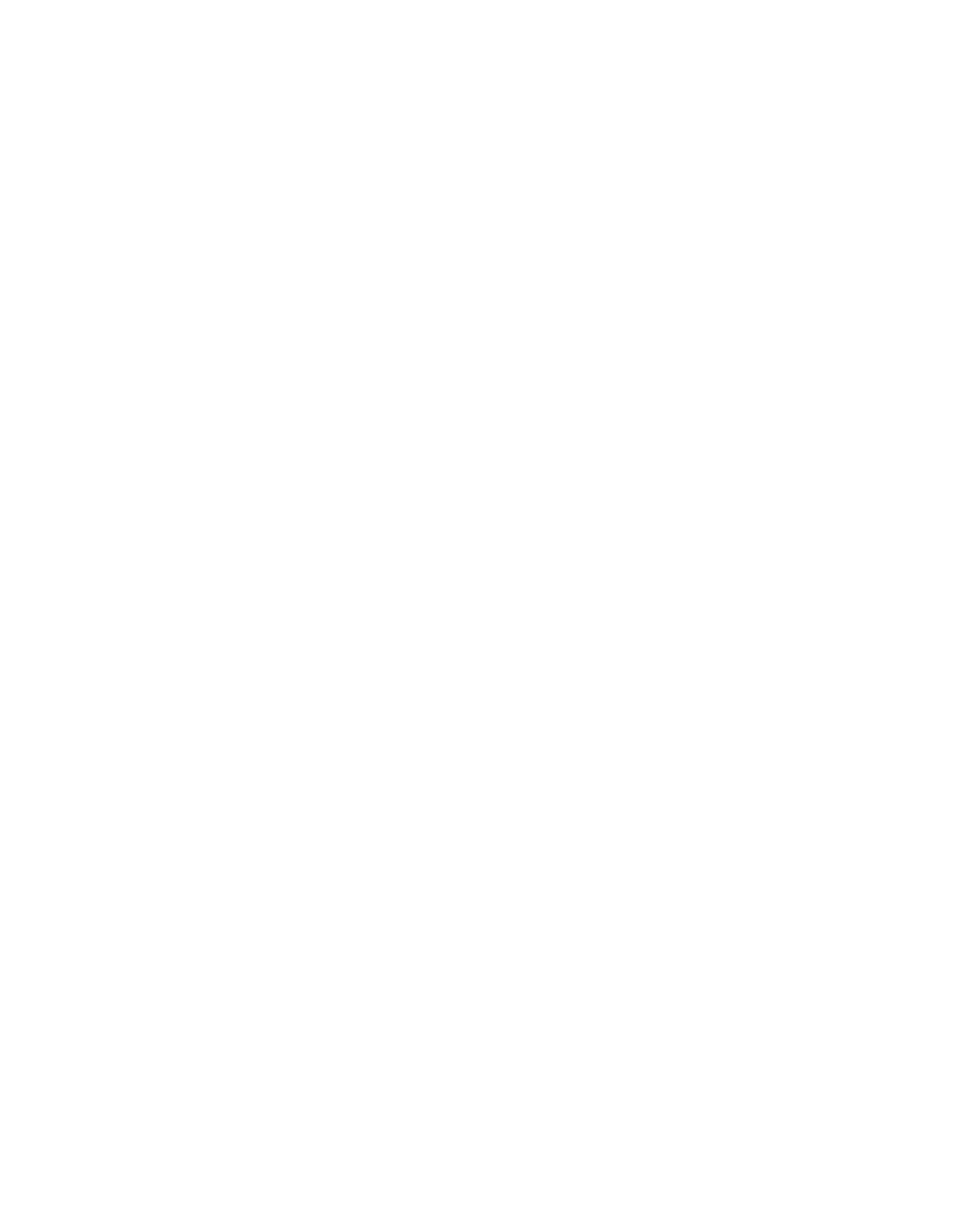

# **CPSO Preliminary Consultations re: 1) Professional Responsibilities in Undergraduate Medical Education, 2) Professional Responsibilities in Postgraduate Medical Education, 3) Third Party Reports, and, Medical Expert Reports and Testimony**

The OMA welcomes the opportunity to provide preliminary feedback regarding the CPSO's 1) Professional Responsibilities in Undergraduate Medical Education, 2) Professional Responsibilities in Postgraduate Medical Education, 3) Third Party Reports, and 4) Medical Expert Reports and Testimony policies.

In preparation for our response, the OMA consulted both internally and with relevant members and/or sections, including our Uninsured Services Committee, the Section of Family Practice (SGFP), our Board of Directors academic representative and representatives from our Health Policy Committee (HPC). We've taken the consolidated feedback below with recommendations, as relevant.

**1. Professional Responsibilities in Undergraduate Medical Education &**

# **2. Professional Responsibilities in Postgraduate Medical Education**

#### *A. Preliminary Feedback:*

• Through our consultation, the OMA did not receive feedback specific to these two policies. From our internal staff review, we noticed that language between the two policies is inconsistent in certain complementary sections (e.g. definitions, professional relationships, etc.). We recommend the CPSO ensure consistency between the two policies, where relevant, as this would be helpful for those reviewing them, especially when doing so simultaneously.

While we do not have formal feedback at this time, we look forward to reviewing and potentially commenting on amendments you may make to these policies.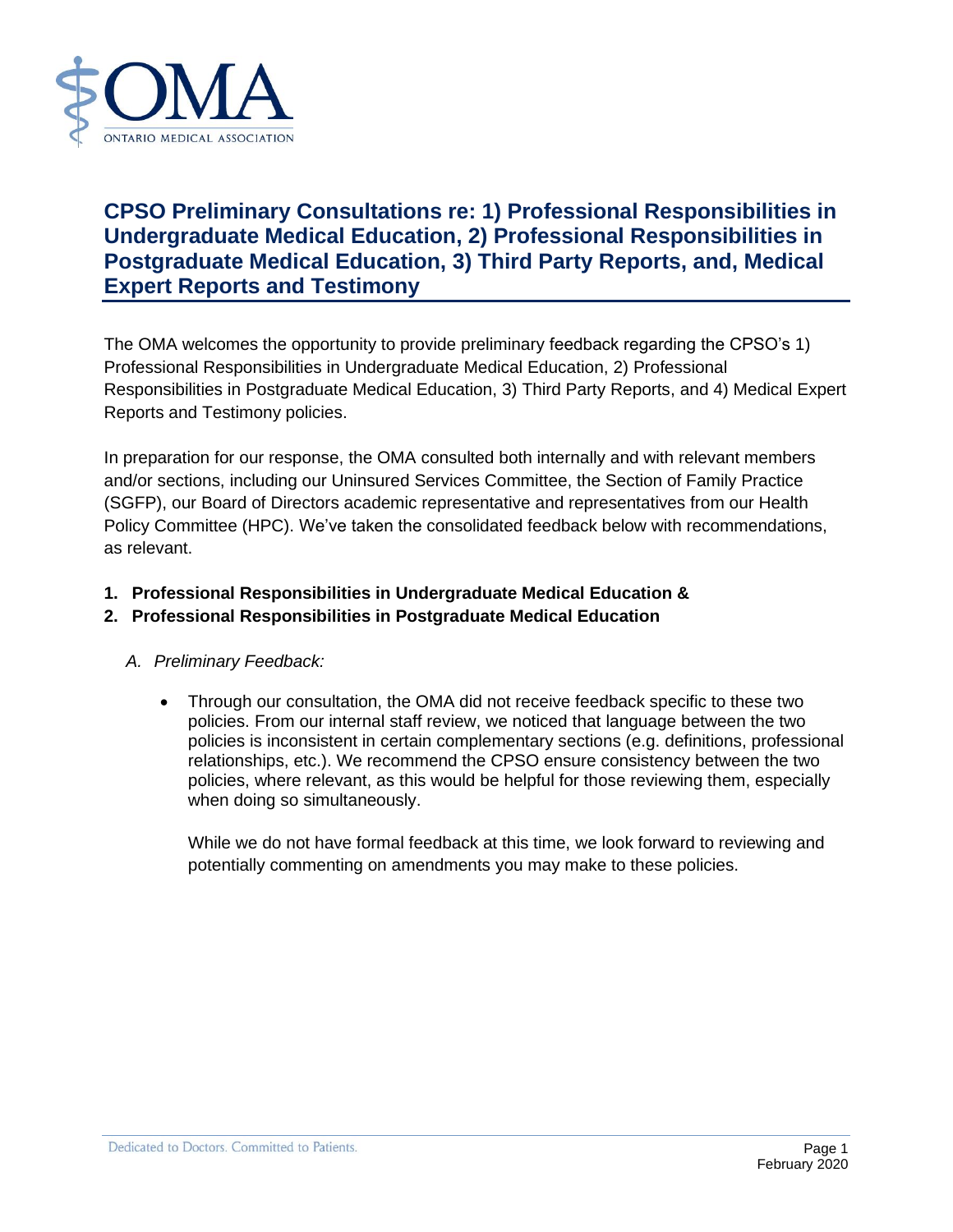

# **3. Medical Expert: Reports and Testimony**

## *A. Preliminary Feedback:*

• Through our consultation, the OMA did not receive extensive feedback from our members on this policy. From our internal staff review, we have noted a few areas where CPSO clarification would be helpful.

Like the professional responsibility policies, we expect that we may have more to contribute in the next round of consultations. We look forward to reviewing the updated policy at that time.

## *B. Medical Expert Definition*

• Historically, the OMA has found that physicians find the distinction between being retained as an expert witness versus being summoned as a treating doctor confusing. We have stated in previous submissions that this policy needs to be clear on expectations for physicians who serve as a witness of fact and physicians who serve as a non-treating medical expert. A witness of fact may be compelled to testify through a summons, while a medical expert cannot be compelled to testify, it is a choice.

The OMA recommends adding a foot note to this section that highlights it is a physician's choice to participate as a medical expert.

#### *C. Fees & Timeliness*

• The OMA supports the discussion of fees (section 13) and timelines (section 27) for acting as a medical expert with those who are instructing them; however, we believe these conversations should occur at the outset in order to avoid disputes later in the process.

The OMA recommends adding "It is **advised** that fee (for section 13) or timeline (for section 27) discussions occur at the outset" to the end of the sections noted.

#### *D. Records Retention & Access*

• Where it is advised that physicians, familiarize themselves with the legal requirements specific to retaining records and/or providing access to information (section 30), the OMA requests clarification on which "legal requirements" are applicable as we have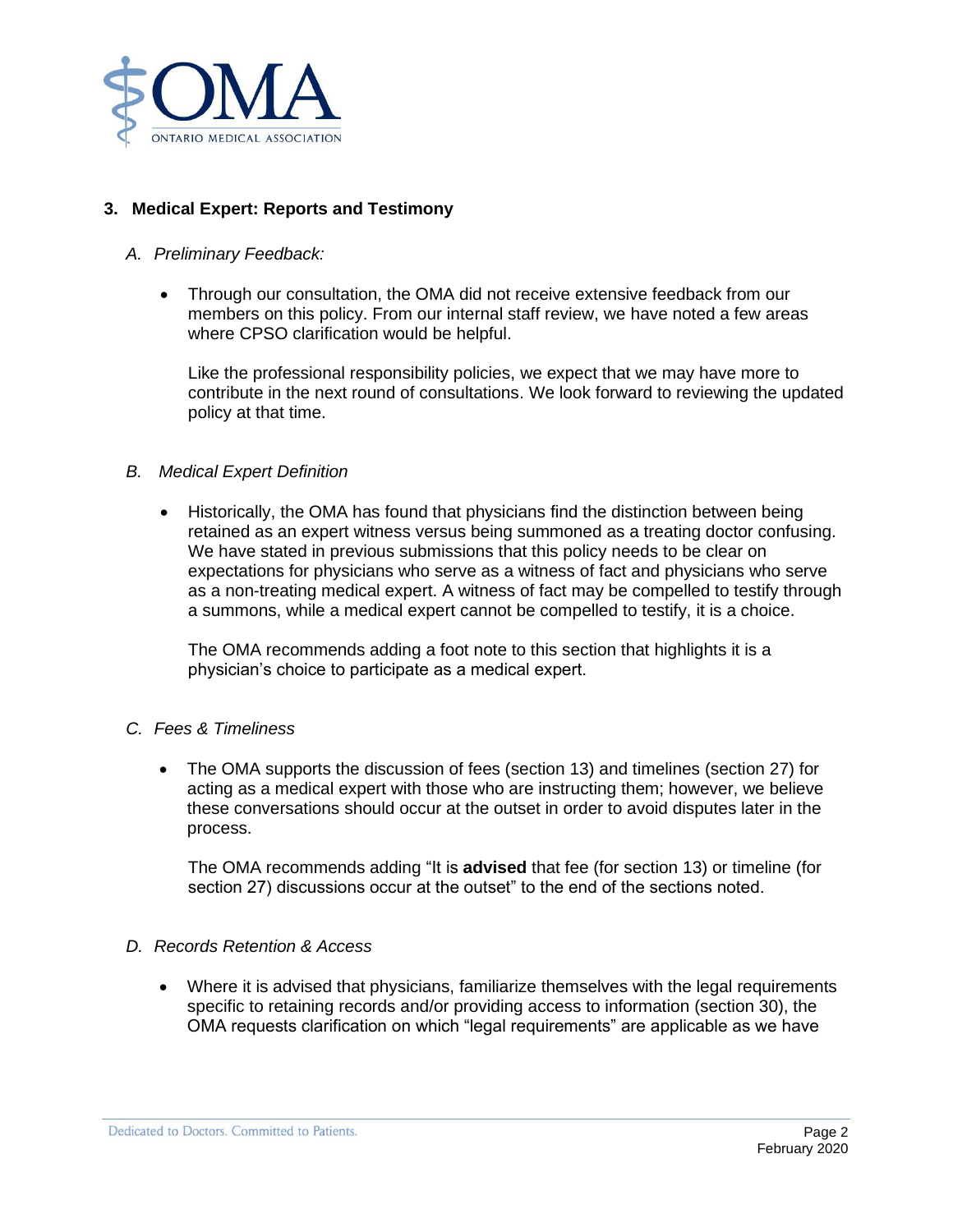

understood this to be a grey area. Are physicians, acting as medical experts, required to retain records?

The CPSOs direction and clarification on this point would be helpful.

## **4. Third Party Reports Policy**

#### *A. Preliminary Feedback*

- Our members provided extensive feedback for this policy, and we expect keen interest in the next round of consultations.
- In general, we believe this policy could be more concise and less prescriptive in order to assist physicians in identifying what is required of them more easily. We appreciate that the CPSO has been working on streamlining policies and creating advice to the profession documents, that are very helpful. We hope the same structure can be utilized here.
- Lastly, our members noted several instances in the current policy where obtaining independent legal advice (e.g. consent process, access to reports, etc.) is suggested. We recommend adding a general note to the beginning of the policy (or in an advice to the profession document) that if a physician is unsure of the requirements listed, to obtain advice from a legal body, such as the Canadian Medical Protective Association (CMPA).

#### *B. Communication*

- The policy notes that a physician must clearly state the nature of their role in providing a third party report (section 5).
- In order to provide more of an explanation to this statement, the OMA recommends including the sentence "In particular, patients may be more apt to confuse the encounter with a typical appointment for health care when it is their own treating physician that is providing the report" from the end notes into this section of the policy.
- *C. Fees*
	- The OMA is supportive of physicians utilizing our Physician's Guide to Uninsured Services (section 10) as it is a valuable practice resource and provides helpful advice for physicians and office staff on uninsured services (including third party requested services). The wording in the policy's current state, however, is too restrictive. It is our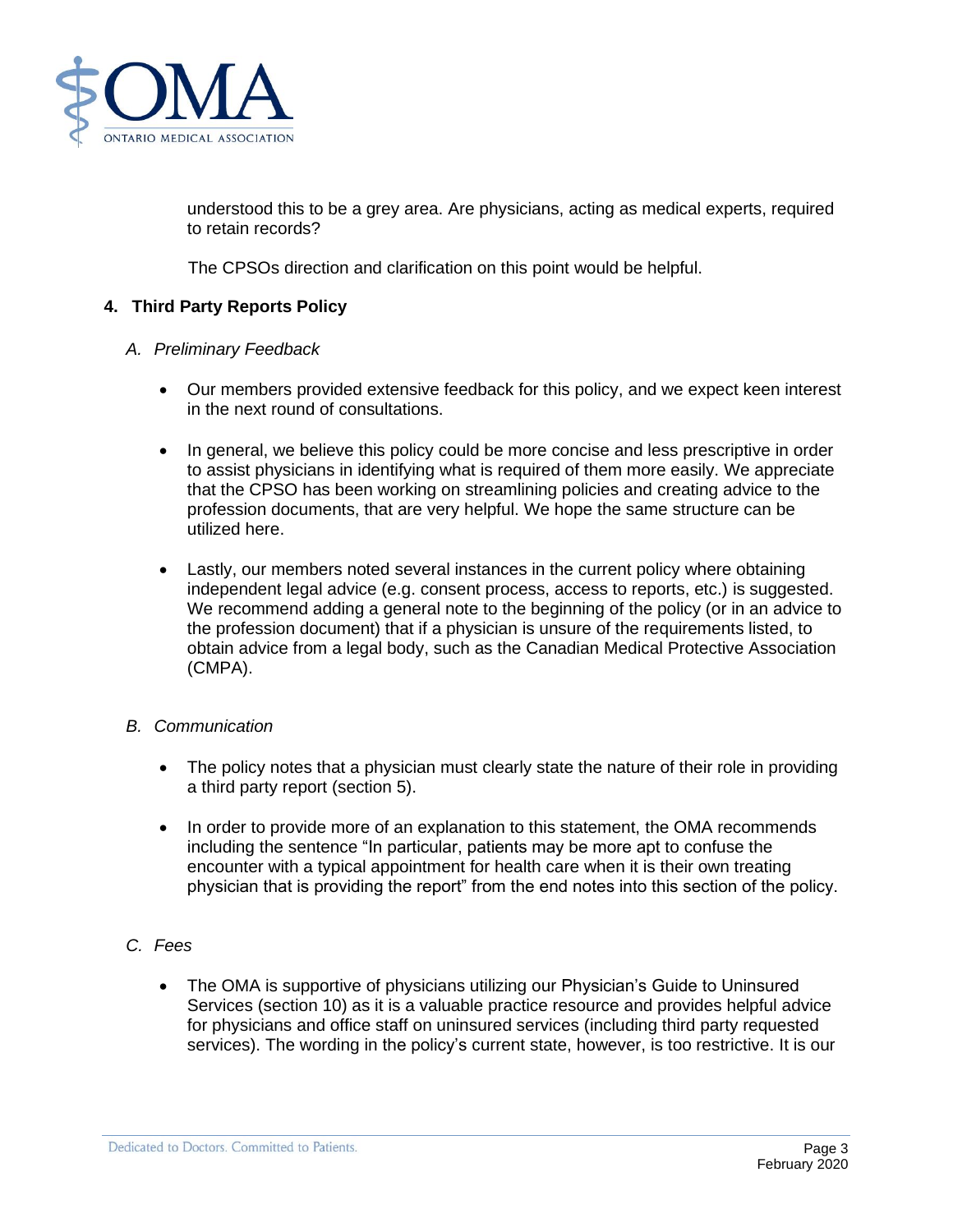

understanding that physicians may not charge fees that are excessive relative to the service provided and may consider, but are not limited to, the fees outlined in the guide.

The OMA recommends that the CPSO change the expectation/language from required to advisory.

In addition, the intent of section 11 is unclear. This should be elaborated upon, so physicians understand their obligations. Once this is clarified for our review, we will be able to provide a more fulsome analysis.

#### D. *Consent for Disclosure of Information*

• Communicating clearly with the examinee around consent, disclosure of information and the examinee's right to place limits on certain information is an important aspect to note. While the policy states (section 13b) that limitations "may prevent physicians from proceeding with the report process," it is not clear on whether a physician should provide a limited report citing that specific information was excluded, or if a physician should not proceed with the report based on the limitations.

The OMA recommends adding "Indicating that a refusal or limitation has been made should be documented" to the end of 13b, to specify what should be documented.

#### *E. Consent for Medical Examination*

- For clarity, we request the following addition to section 16 "Physicians **must** obtain appropriate consent for conducting a medical examination, if such an examination is required for the purposes of completing a report."
- While the OMA understands the importance of outlining to the examinee what is entailed in the medical examination (section 18c), an area that could use clarification is the degree of detail the physician should provide in advance specific to the types of questions to be asked. We heard through our consultation that it may be hard to know the exact questions that will be asked as those can change based on responses from the examinee.

The OMA recommends clarifying in the policy that the types of questions highlighted at the onset of the examination may expand based on the examinees response.

• Lastly, the OMA believes that an acknowledgement to a requesting party (section 21) that a report could not be completed due to validity of consent or limits imposed by an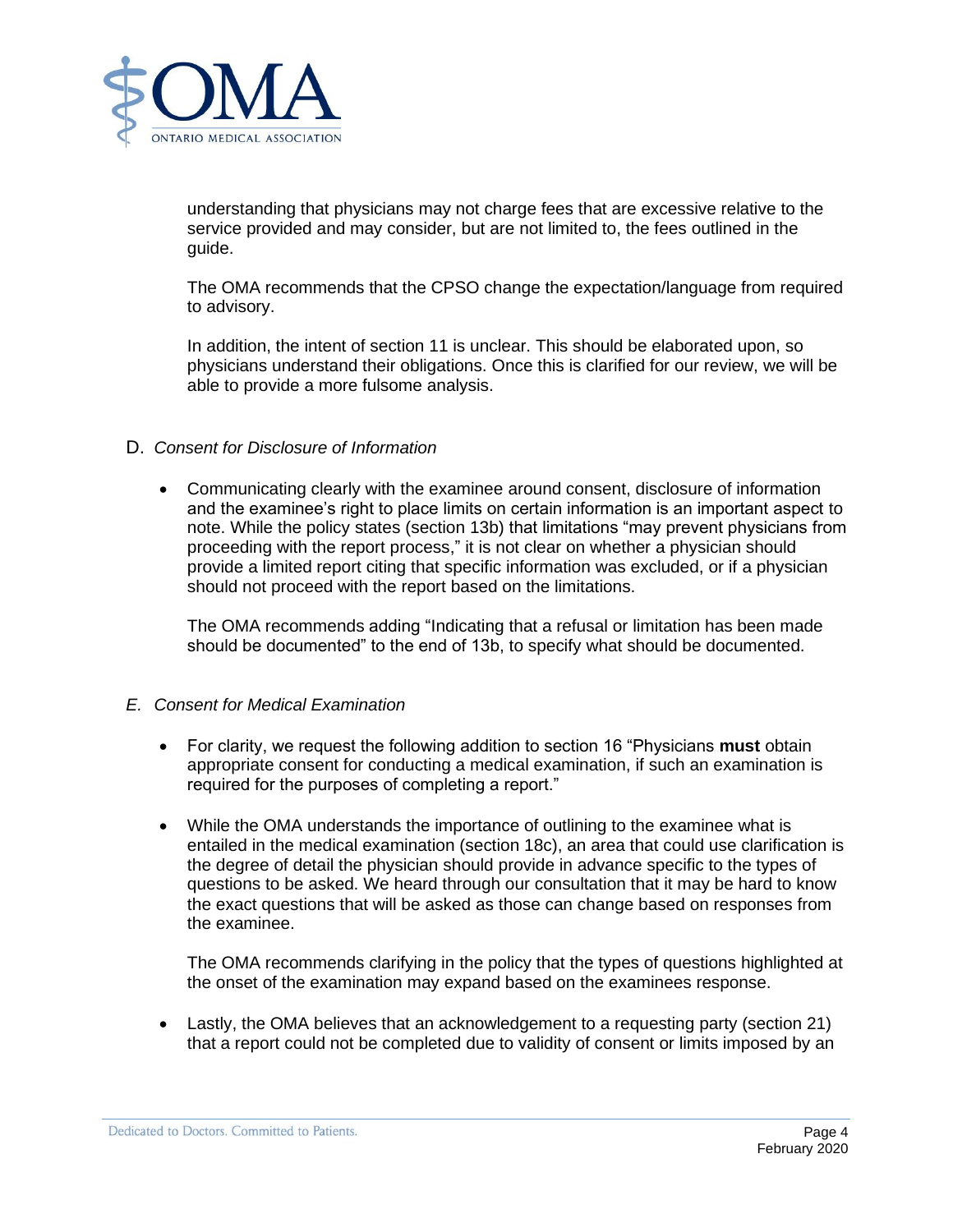

examinee is the appropriate amount of information to provide. With the current wording requiring physicians to "discuss the matter" with the requesting party, we are concerned that physicians may feel the need to share the nature of the limitation and inadvertently disclose information without consent.

The OMA recommends changing the wording from "…they must discuss the matter with the requesting party before proceeding" to "...they must notify the requesting party before proceeding."

- *F. Proceeding with the Request for a Third Party Report*
	- Sections on comprehensiveness, accuracy, objectivity, clarity, and relevance are overly prescriptive and not properly defined. Examples include:
		- $\circ$  Requiring physicians to obtain all available documents (e.g. records, clinical notes, etc.) (section 25) should be narrowed to clarify to what extent physicians are obligated to search/request information for the purposes of completing a report.
		- $\circ$  Ensuring the information contained in the third party report is accurate (section 27) is difficult to define in this context and can be subjective. Physicians should be accurate within the limits of what is available to them. Likewise, physicians cannot be expected to judge the accuracy of information by others, even though such information may be included and relied up for the purposes of the report. We recommend adding accurate "to the best of their knowledge" to this section.
		- $\circ$  A requirement to note in the report what information has not been "independently confirmed" requires clarification. In its current state, this can be interpreted that physicians are to be the judge of the information when not all patient information or history can be "independently confirmed" (i.e. even an xray is not independently confirmed.
		- $\circ$  Regarding the intended audience (section 32) and use of medical language (section 33), physicians are not always aware of the audience that receives the report and their degree of understanding of medical terminology etc. Also, how "colloquial" is reasonable for a professional, medical report? Clarification would be appreciated.

The OMA recommends moving unnecessary, prescriptive language to an advice to the profession document and/or including a link to the CMPA "Treating physicians reports, IME reports, and expert opinions: the way forward" document as a reference.